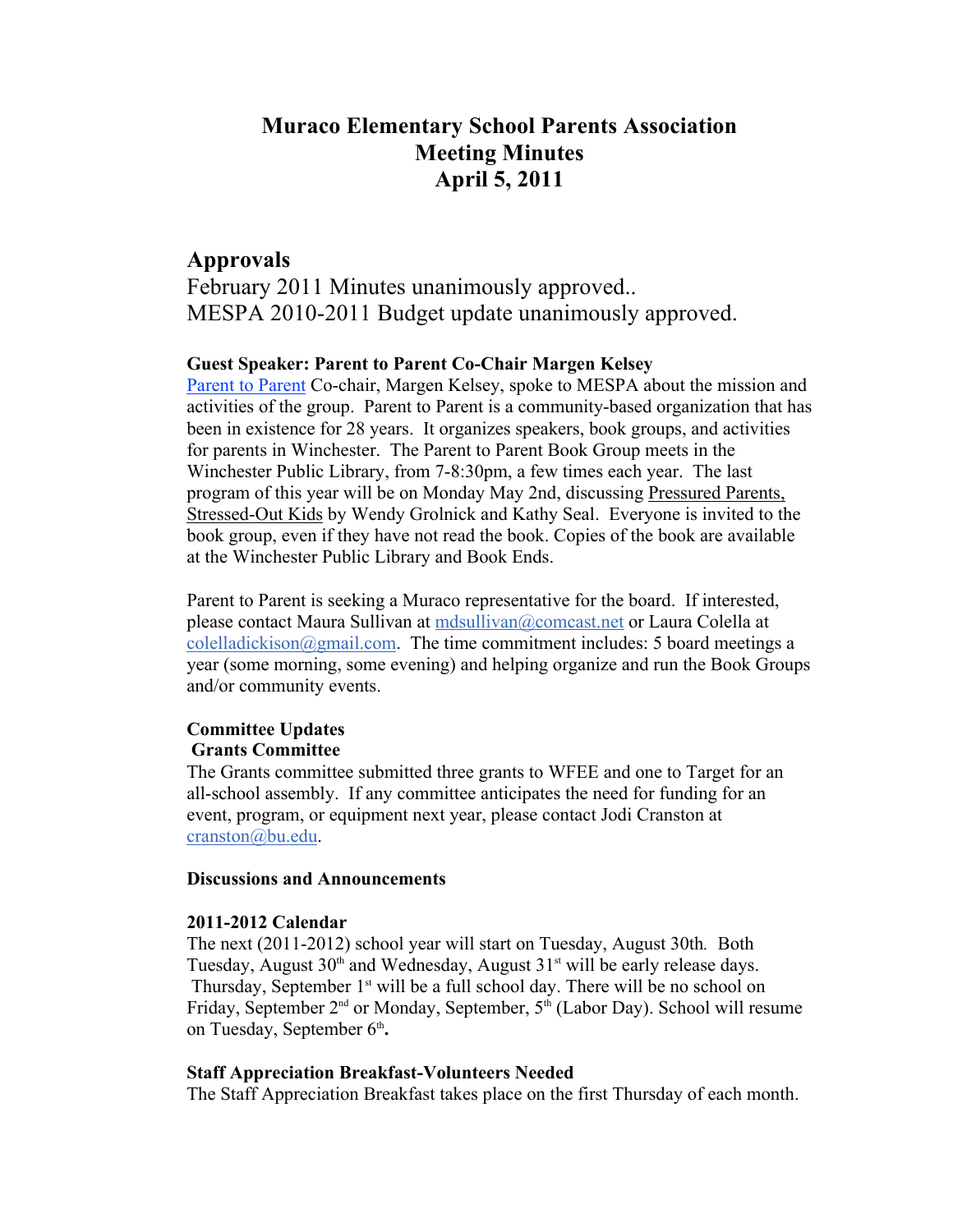We are looking for volunteers to provide breakfast treats for our great teachers. We especially need volunteers for the last two breakfasts on May  $5<sup>th</sup>$  and June  $2<sup>nd</sup>$ . If you are interested, please contact Suzanne Leslie at s.leslie@comcast.net.

### **Enrichment at Muraco**

Each year MESPA provides every grade level with Enrichment funds to be used to enhance the curriculum and learning experience for the students. There was discussion about whether there is a need to have a strict policy on how Enrichment funds are used. The current bylaws do not provide specific guidelines regarding what type of activities Enrichment dollars should fund.. Given the challenges of our increased enrollment and lack of common space, it has been harder hold traditional Enrichment activities during the past few years and alternative uses of Enrichments dollars have been pursued. As a result, there have been more field trips (due to lack of space at Muraco) and some teachers have decided to use the funds towards classroom supplies such as games or technology that can be used in the classroom to enrich the curriculum. The discussion centered around what, if any, guidelines regarding the use of Enrichment dollars should be added to the bylaws and whether MESPA should combine the Field Trip and Enrichment funds in its annual budget.

Currently, Field Trip funds cover the cost of transportation for one field trip per grade for each school year. Enrichment funds cover the cost of the actual Enrichment activities, which traditionally were in-school presentations such as the Japanese Tea Ceremony that enhances the Second Grade unit on Japan. Each grade's Enrichment activities are coordinated by the Enrichment Committee members, who work closely with the teachers to select activities, with the teachers selecting programs and the Enrichment Committee members taking care of booking the programs and activities. In the past few years, more of the Enrichment activities have taken place outside of the school, including field trips to museums and theater performances. On occasion, the Enrichment dollars have funded the full cost of some of these field trips, including the transportation. There was a suggestion that if some of the grades were using Enrichment dollars to fund field trips, than perhaps it made sense to combine the two funds and not separate out a specific Field Trip fund.

Additional discussion explored whether it is appropriate to limit the use of Enrichment funds to only traditional Enrichment activities such as classroom presentations by artists, musicians, scientists, etc. or whether Enrichment should be more broadly defined, with MESPA permitting the allocation of Enrichment dollars for the purchase of classroom materials that the teachers believe will enhance the curriculum. Possible approaches include: 1) giving the teachers full discretion to choose how Enrichment dollars will be used; 2) restricting the funds to traditional Enrichment activities; 3) considering requests on a case by case basis; 4) giving discretion to the Enrichment Committee; 5) requiring a discussion at a PTO meeting. The input of the entire MESPA community is important to this discussion. The topic will be revisited at next month's MESPA meeting, currently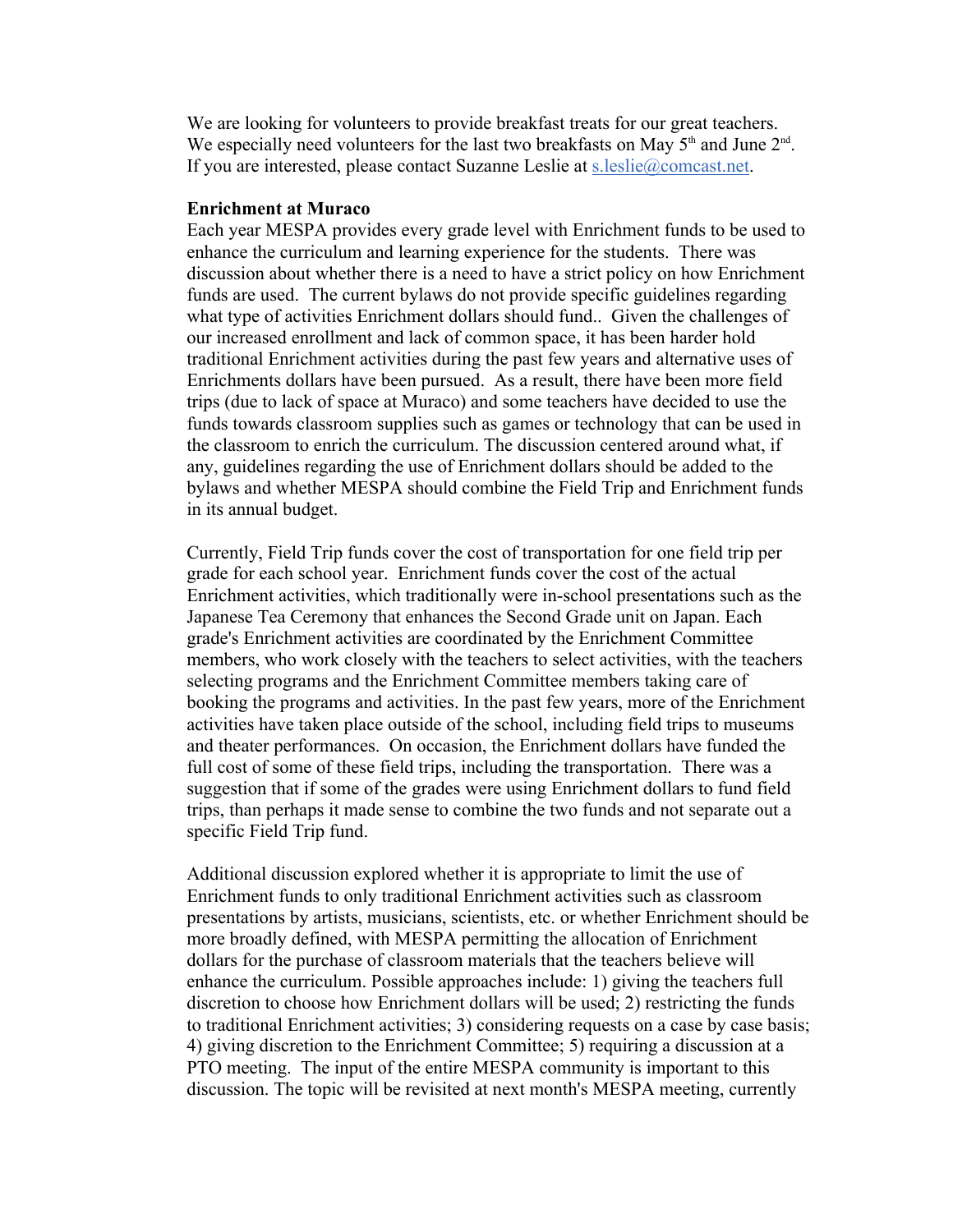scheduled for Tuesday, May  $17<sup>th</sup>$ , in the evening. In the meantime, comments and suggestions may be directed to Laura Colella or Maura Sullivan.

# **Spring Clean-up**

A big thank you to Jannene Levesque and family for cleaning up the courtyard at Muraco! A spring clean-up day will be scheduled in May. Details to follow!

### **Staff Appreciation Week**

Staff Appreciation Week begins on Monday May 2<sup>nd</sup>! MESPA will host a Staff Appreciation luncheon for the teachers that Monday, which is an early release day. MESPA's Staff Appreciation Breakfast will be that Thursday, May 5<sup>th</sup>. Show your appreciation for our staff by bringing in a tasty breakfast dish. Studentsies may also show appreciation by writing a note or drawing a picture of thanks and appreciation for the classroom teachers, staff members, specialists, aides, custodians that week. MESPA will send out a reminder message after April vacation. Other ideas of how we can show our appreciation for our wonderful staff are very much welcome. Please contact either Laura Colella or Maura Sullivan.

#### **Science Fair**

The Muraco Science Fair will be held on Wednesday, April  $27<sup>th</sup>$  and Thursday, April 28<sup>th</sup>. Approximately 80 students have signed up to participate. Science experiment books are currently available in the library. Anyone in interested volunteering at the event should contact Lilian Busse at lilianbusse@verizon.net.

#### **Staff Announcement**

Perrin Tellock will be leaving at the end of the school year to pursue his doctorate. A new psychologist will be hired for next year. We will greatly miss Mr. Tellock. We thank him for his years of service to Muraco families and wish him the very best!

#### **Impact of Override Failure on Muraco, other schools and town**

The town-wide override on March 29<sup>th</sup> did not pass and this will have an impact on the school budget for the next several years. For the 2011-2012 school year, the impact at the elementary school level will include a .5 FTE (full time employee) reduction in specialists across the five elementary schools, which will result in a small adjustment in specialist class time. In addition, the supplies budget will be cut by 9% at each elementary school. The supplies cut will impact the elementary schools and the schools may ask the PTOs and parents for additional help with basics, including paper.

In the next three years, the impact of the override failure is more significant, with a loss of 15 to 29 teachers and staff members throughout the school district.

#### **Enrollment Update**

As of now, there will be 4 sections for each grade next year. Kindergarten enrollment is at 61 now but it is expected it to increase. Therefore, there will be 4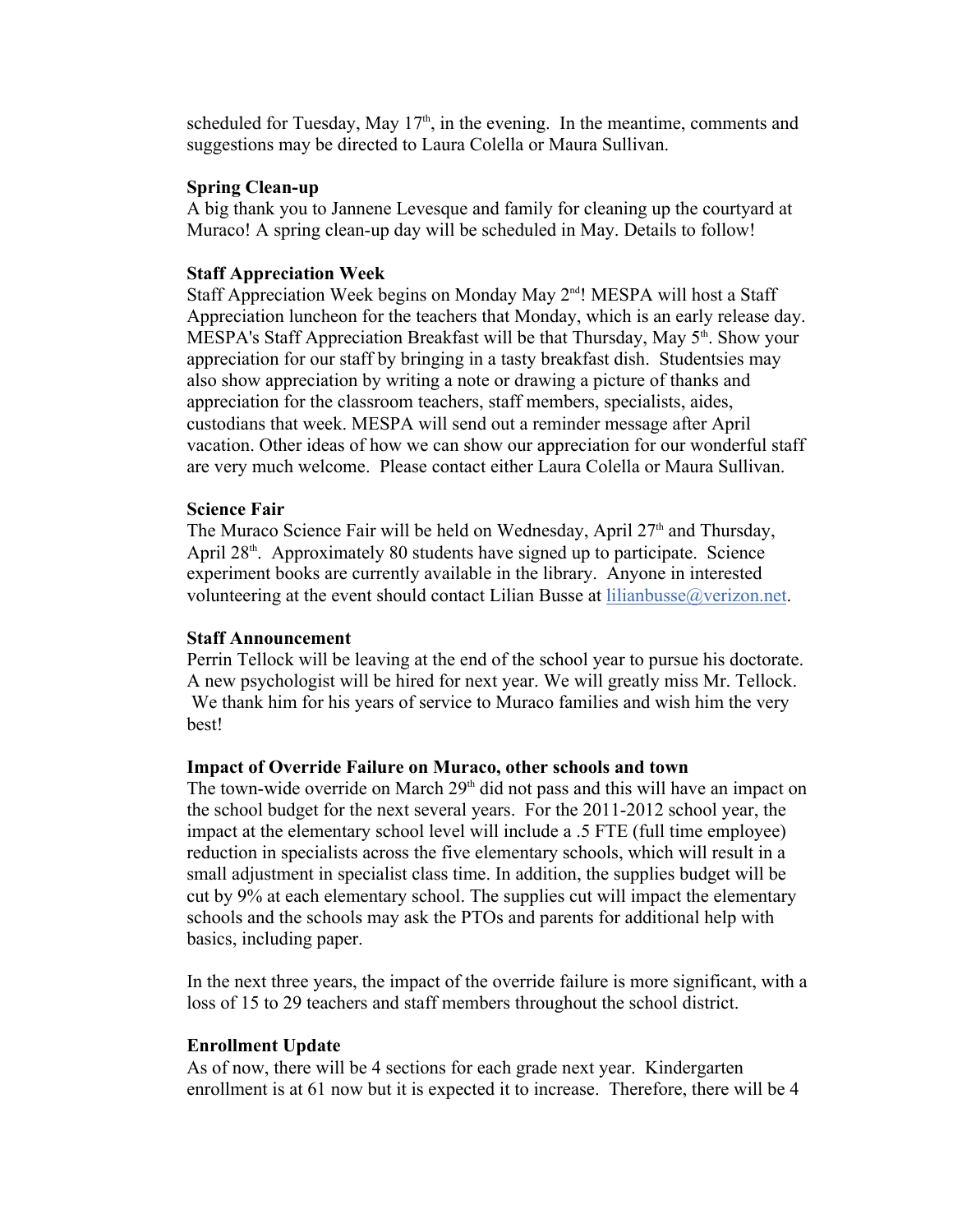Kindergarten classes next year. Mrs. Kirby is also monitoring the current  $2<sup>nd</sup>$  grade to see if a  $5<sup>th</sup>$  section will be needed.

### **Update on MESPA and Suzanne Russo Callahan fund gifts**

The new playground equipment is here and the climbing wall has been installed in the gym. Thank you to the Muraco families who donated to the Annual Appeal and to the family of Suzanne Russo Callahan fund for its ongoing generosity!

Laurie Kirby expressed thank you to MESPA and the community for purchasing the ladibug cameras. Teachers have found them an invaluable educational tool and they are now in nearly every classroom.

### **Winchester Special Education PAC: Request for increased dues**

The Winchester Special Education Parents Advisory Council is a state-mandated group. Annually, it provides education for parents through engaging speakers and other events. For the past several years, the group has been underfunded due to an oversight in collecting annual fees from the PTOs. This year, SPED PAC has requested that its annual dues be adjusted from \$100.00 to \$300.00. Whether to increase the annual SPED PAC dues to \$300.00 will be part of next year's MESPA budget discussion, A motion was made and seconded to increase the SPEDPAC dues of \$100.00 to \$300.00 for the current year's budget. A vote was held and was unanimous in favor of increasing this year's dues to \$300.00.

### **Winchester Public School's Shopping Day at Mahoney's**

Shop at Mahoney's on Wednesday, April  $13<sup>th</sup>$  and  $10<sup>o</sup>$  percentage of the proceeds will go towards the Winchester Public Schools. Thank you to Mahoney's for its continuous support of our schools.

# **2011-2012 Board and Committee Positions**

There are many volunteer opportunities, including several Board positions, available for next year. For details about the available positions and how you can get involved, contact: Laura Colella at colelladickison@gmail.com or Maura Sullivan at mdsullivan@comcast.net.

There was discussion about creating a separate position for Annual Appeal Chair. This role was previously included as part of the Assistant Treasurer's responsibilities. However, the Assistant Treasurer and the Annual Appeal roles are two distinct roles. An amendment to the bylaws will be considered and possibly proposed at the next MESPA meeting.

In addition, there was a discussion of how two Co-Chairs may not be necessary and that ideally, MESPA will have a Chair next year, with a Vice-Chair who plans to become Chair the following year. This would allow the Vice Chair to have a year "in training" by working with the current Chair before assuming the role of Chair and would provide for a smooth transition. This goal will be considered in soliciting next year's Board.